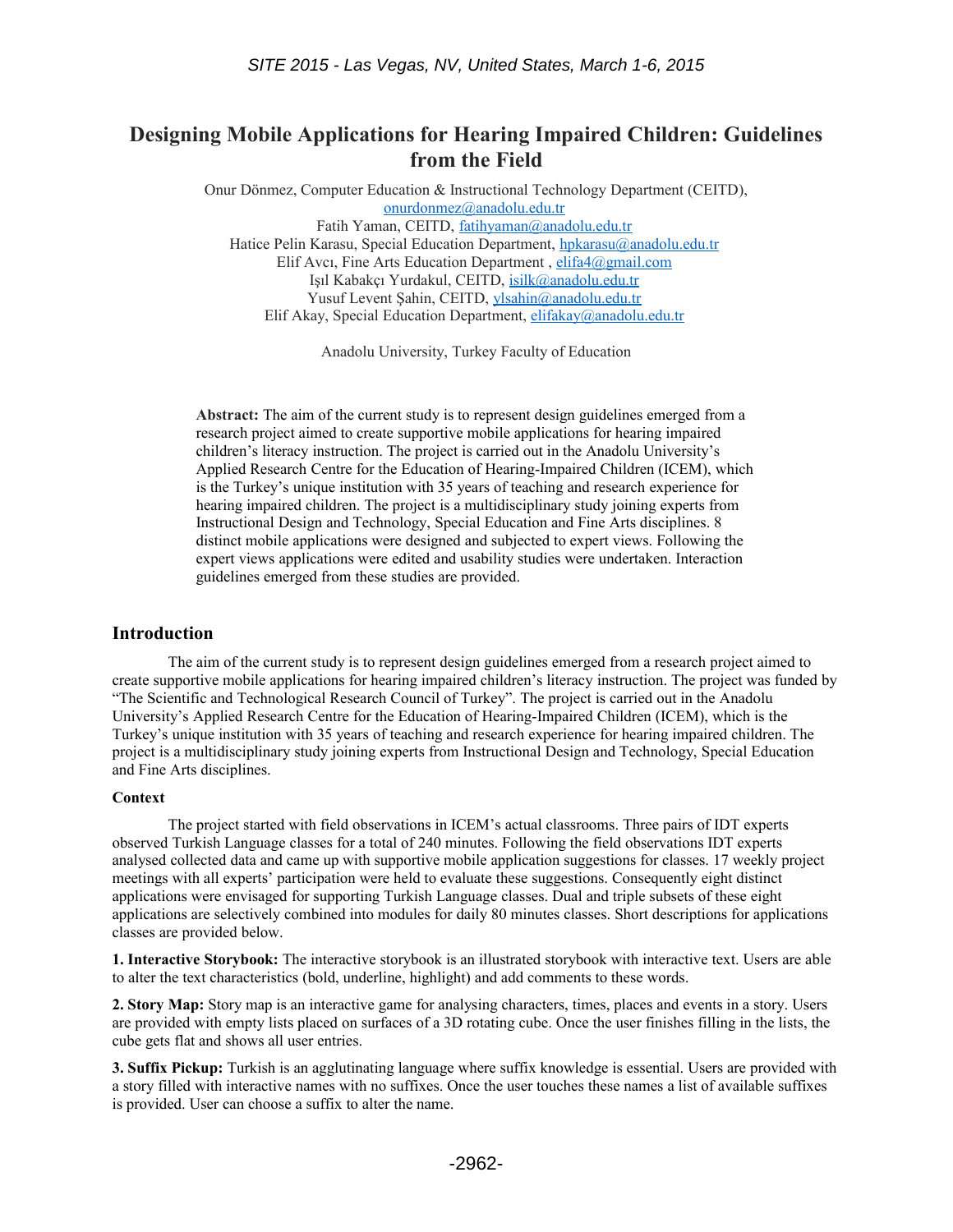**4. Tense analysis:** Turkish is an agglutinating language which tenses are loaded on words via suffixes. For example "gel" is a verb meaning "come". The past tense form of "gelmek" is "geldi" whereas the "future" tense form is "gelecek". Users are required to analyse the tense suffixes within given verbs with a radio-button structure.

**5. The word wheel:** The word wheel is a carnival wheel game for building sentences with given word. Users turn the word wheel with a swipe gesture. Once the wheel stops user required to type in a sentence with given word.

**6. Order the sentence:** Order the sentence is a puzzle game. Users are supplied with shuffled sentences and required to grammatically order the sentence by dragging the words around.

**7. Verb pickup:** The verb pickup is a sentence completion game. Users are provided with a no-verb text. Once the user touches the placeholders for verbs five options are provided. Selected word is placed into sentence by the project's mascot ROBO.

**8. Verbal pickup:** Users are provided with sentences without verbals. Once the user touches the verbal placeholder, five verb options are provided. Selected verb is sent into an interactive verbal generation wheel. User sends generates a verbal and sends it into the sentence.

## **Methodology**

Envisaged initial designs of these applications were created and ported into tablet PCs (iPads). Working examples of these initial designs were demonstrated to experts from Special Education and Fine Arts disciplines. Following these demonstrations, experts were interviewed for visual design and interaction elements. Project group analysed collected data from these semi-structured interviews and findings were reflected to initial designs. Having validation from field experts, projects passed on to usability testing phase. Project group collectively created observation forms and instructions for usability tests.

Usability tests were conducted with 7 hearing-impaired students studying at ICEM's  $6<sup>th</sup>$ , 7<sup>th</sup> and  $8<sup>th</sup>$  classes. Students were supplied with instructions to complete usability tests. Tests' completion times ranged between 9'51" and 21'05". All test sessions were video taped for further analysis with project group. While two IDT experts observed and rated observations forms, an expert from SE helped students in case they had trouble understanding given instructions.

## **Findings**

Following guidelines emerged from usability tests and expert views.

**Headers do not work:** Most of the mobile applications use header and footer structures for placing navigation elements. These structures are provided in most popular application development frameworks. However, students had problems finding these navigation buttons but tried dragging. Using rather intuitive touch gestures like swipe and drag promotes applications' usability.

**Contiguity matters:** Since, hearing-impaired children have varying literacy levels; they may need to read over while performing instructed actions (ie. analysing suffixes). Therefore interface should help user as much as possible through tasks. One of the best practices emerged from this study is fading out all the content and showing only the sentence and the optional verbs for the sentence.

**Use common elements:** A common language for all interaction elements is essential. For example, project group designed all touchable blanks in sentences as yellow boxes with red dashed bottom borders. Once students discovered this pattern, they had no trouble in the consecutive instructions and applications.

**Flat design does not work:** Project group has initially favoured recently popular flat design paradigm. All images, interactive elements and buttons were designed as flat that had no shadows, highlights or emboss. However flat designed interactive elements did not give the "touchable/clickable" impression to students. For example flat designed "Control" buttons were perceived as instructions rather than buttons. Students thought they were instructed to control their responses on their own rather than pushing the "Control" button. Fruitful options for indicating interactive elements were using 3D button styles, shades and highlights.

**More space for little fingers:** Even though children have little fingers they needed wide touchable areas for better control. Children especially who had no prior mobile device experience had trouble orienting themselves with interactive elements. Double spacing between lines and bigger fonts proved better for controllability.